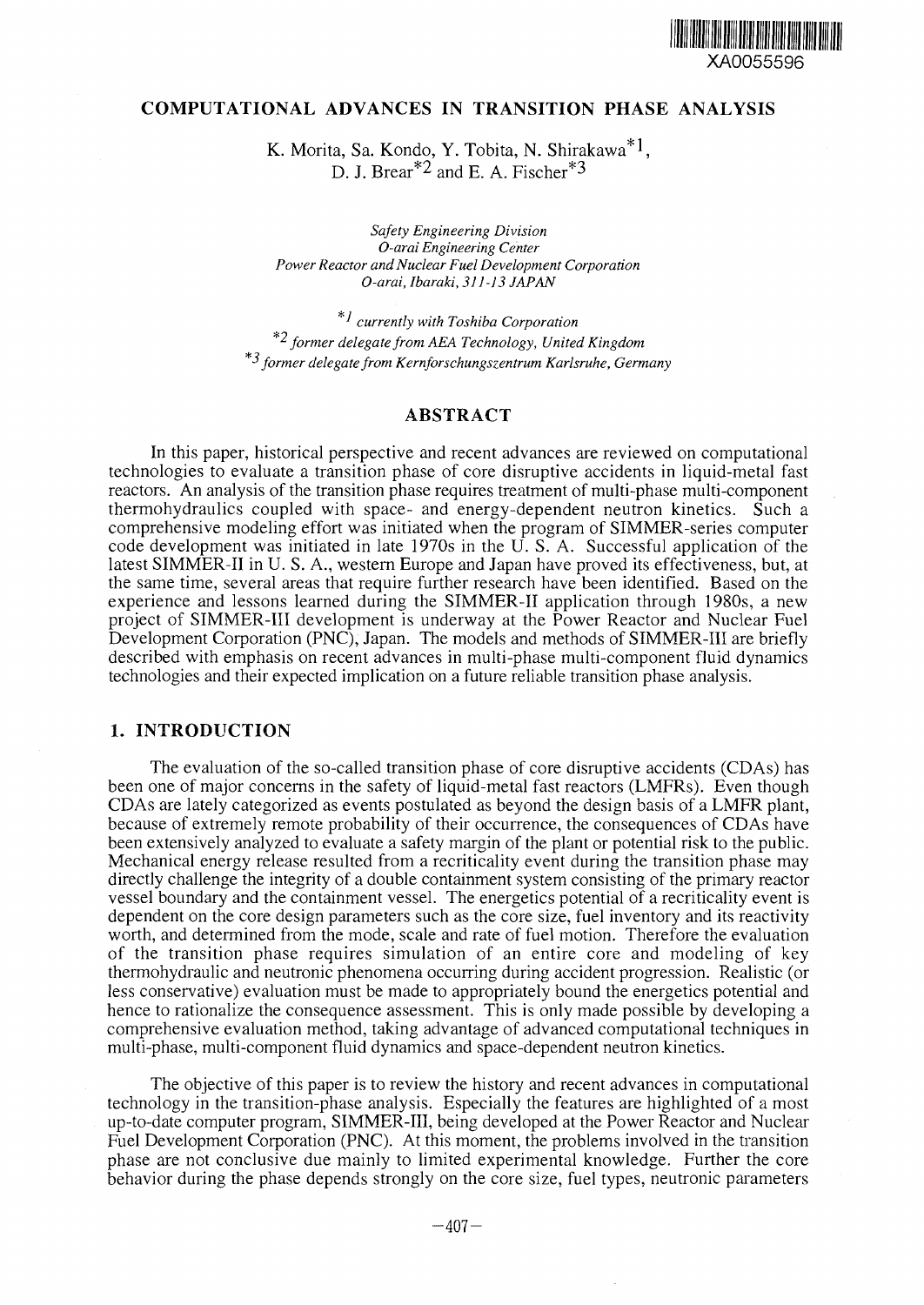and other design specifications. Regardless of these uncertainties in phenomenological understanding, core design parameters and so on, significant improvement is expected with advanced computational technologies in accuracy and reliability in the future transition phase analysis.

## **2. HISTORICAL PERSPECTIVE**

The evaluation of a potential energy release from a recriticality event was first attempted by Bethe and Tait in 1956 [1]. In their analysis, a hypothetical scenario of collapsing an upper half of a molten core toward a lower half was postulated, and the maximum potential energy release was estimated. A similar approach was taken in the safety analysis in early LMFRs [2]. This is a historical reason why a CDA has been sometimes called as a Bethe-Tait accident. The approach taken at that time is overly simplistic and conservative, assuming core-wide coherency of fuel collapse that results in hydrodynamic core disassembly with a reactivity insertion rate of hundreds of dollars per second. As the understanding on CDA behaviors improved especially for the initiating phase of the accident, an inherent nature of core meltdown turned out to be incoherent event progression and gradual core meltout. The most probably scenario of initiating phase accident progression is no longer a direct entry to the disassembly phase. This is especially true in a small- or intermediate-sized core.

The importance of the transition phase of CDAs was first identified when an unprotected loss-of-flow accident in Fast Flux Test Facility was analyzed in early 1970s by the SAS3A code [3,4]. Early studies on the transient phase already identified the importance of boiling pool behavior of a molten core pool consisting of liquid fuel and steel [5]. Fauske studied phenomenological aspects of the transition phase and discussed that the boiling pool in nature tends to be dispersive and this prevents coherent collapse of the pool inserting large reactivity [6]. Several comprehensive review reports are available that describe these early studies on phenomenology and treatment of the transition phase [7-10].

A recriticality potential during the transition phase has been a central question, because it determines the severity of mechanical energy release during a CDA and thus it is closely connected to the accident containability and potential risk to the public. A classical approach to evaluate this concern during 1970s consists of: identification of probable recriticality modes, estimation of a reactivity insertion rate for each mode, an analysis of the disassembly phase to estimate neutronic energy yield and evaluation of mechanical work potential based on a thermodynamic method such as assuming isentropic expansion of fuel. These are so-called a "bounding" approach where the recriticality energetics are evaluated in a sufficiently conservative fashion under idealized initial and boundary conditions. A representative computer code used is VENUS-II developed at the Argonne National Laboratory [11]. German KADIS [12] and Japanese VENUS-PM have a similar capability. These codes model twodimensional hydrodynamic disassembly of a completely molten core coupled with a point reactor kinetics. One-dimensional transport codes were also developed such as PAD [13]. The development of an advanced disassembly code coupled with space-dependent kinetics, FX-2/VENUS-III, was also attempted [14]. In such an approach, short transients of 10 ms at most during prompt-critical power excursion are analyzed for "snapshots" of postulated recriticality modes [7, 8, 15]. Advances in evaluation of mechanical energies are discussed in Refs. [16, 17].

The above "snapshot" analyses of recriticality events are non-mechanistic in nature and do not exactly trace the core behavior following the initiating phase of CDAs. More mechanistic modeling of the early transition phase was tried in the TRANSIT-HYDRO code [18], but this has not completed to the level to be applied to reactor calculations. A mechanistic analysis of the transition phase was first made possible by the development of the SIMMER computer code at the Los Alamos National Laboratory as discussed in the next chapter.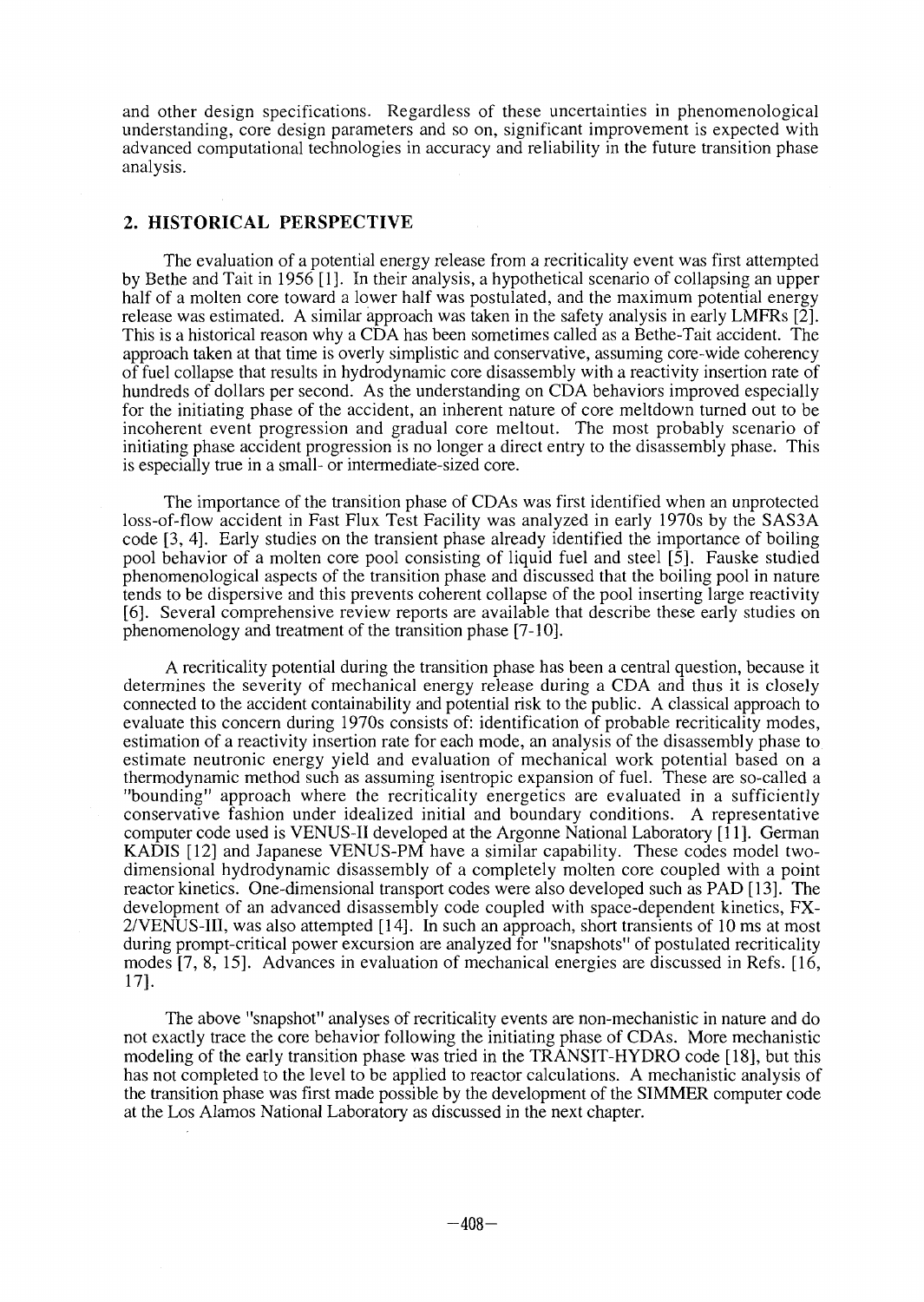# 3. **SIMMER-SERIES CODE DEVELOPMENT**

The objective of the SIMMER-series codes, SIMMER-I [19] and later SIMMER-II [20, 21], was to provide a generalized framework of multi-field, multi-component fluid dynamics coupled with space-dependent neutron kinetics. All the LMFR core materials are modeled in structure (fuel pins and subassembly duct walls), liquid (liquid materials and solid particles) and vapor (mixture of vapor species) fields, together with mass, momentum and energy exchanges among them. The code has limitations that only two moving fields (liquid mixture and vapor mixture) are modeled and only a single flow regime (dispersed droplet flow) is treated. The SIMMER-II code was applied for the first time to the integral analysis of the transition phase, successfully simulating a whole core accident progression sequence based on the initial condition supplied form CDA's initiating phase calculation [22]. This analysis demonstrated the importance of consistently treating various competing thermohydraulic phenomena occurring simultaneously, in tight coupling with core neutronic behavior. SIMMER-II then were used widely in Japan and some European countries for the transition phase calculations [23, 24]. Later the code was applied to a transition phase analysis in a large heterogeneous-core LMFR [25], an independent assessment of CRBRP CDA energetics [26] and an integrated analysis within a framework of probabilistic safety assessment [27].

The successful applications of this code to the transition phase were epoch making, but at the same time they revealed the needs for further improvement of the computational technology. The improvement in accuracy and efficiency of the cross-section handling in the code was already included in the latest version of SIMMER-II [21, 28]. The improvement of the fluid dynamics portion was considered to require more basic research. Therefore, to further develop advanced fluid-dynamics techniques, an AFDM code development program was conducted at Los Alamos by an international team participated by PNC, the Kernforschungszentrum Karlsruhe (KfK), the Commissariat à l'Energie Atomique (CEA), and the Commission of the European Communities (CEC), Ispra [29]. This program studied the fundamental fluiddynamics methods for a three-velocity-field convection algorithm coupled with multiple flowregime modeling; it is noted again SIMMER-II is a two-field and single flow-regime code. The application of AFDM was only limited, but sufficiently demonstrated that there existed a basis to develop a next-generation code.

The development of a totally new code, SIMMER-III, began in late 1980s at PNC, initially in collaboration with Los Alamos under the agreement with the United States Nuclear Regulatory Commission (NRC). This program has been based on the technologies developed and lessons learned in the former SIMMER-II and AFDM. As described in the next chapter, the first fluid-dynamic system code has been completed [30], and the assessment program is underway in collaboration with KfK and CEA.

#### 4. **SIMMER-III** CODE DEVELOPMENT

#### **4. 1 Overall framework of SIMMER-III for** transition-phase analysis

SIMMER-III is a two-dimensional, three-velocity-field, multi-phase, multi-component, Eulerian, fluid-dynamics code coupled with a fuel-pin model and a space- and energydependent neutron dynamics model. A conceptual overall framework of SIMMER-III is shown in Fig. 1. The entire code consists of the three elements: the fluid-dynamics model, the structure (fuel pin) model, and the neutronics model. The fluid-dynamics portion, which constitutes about two thirds of the code, is interfaced with the structure model through heat and mass transfer at structure surfaces. The neutronics portion provides nuclear heat sources based on the mass and energy distributions calculated by the other code elements. The basic geometric structure of SIMMER-III is a two-dimensional R-Z system as shown in Fig. 2, although optionally an X-Z or one-dimensional system can also be used for various fluiddynamics calculations.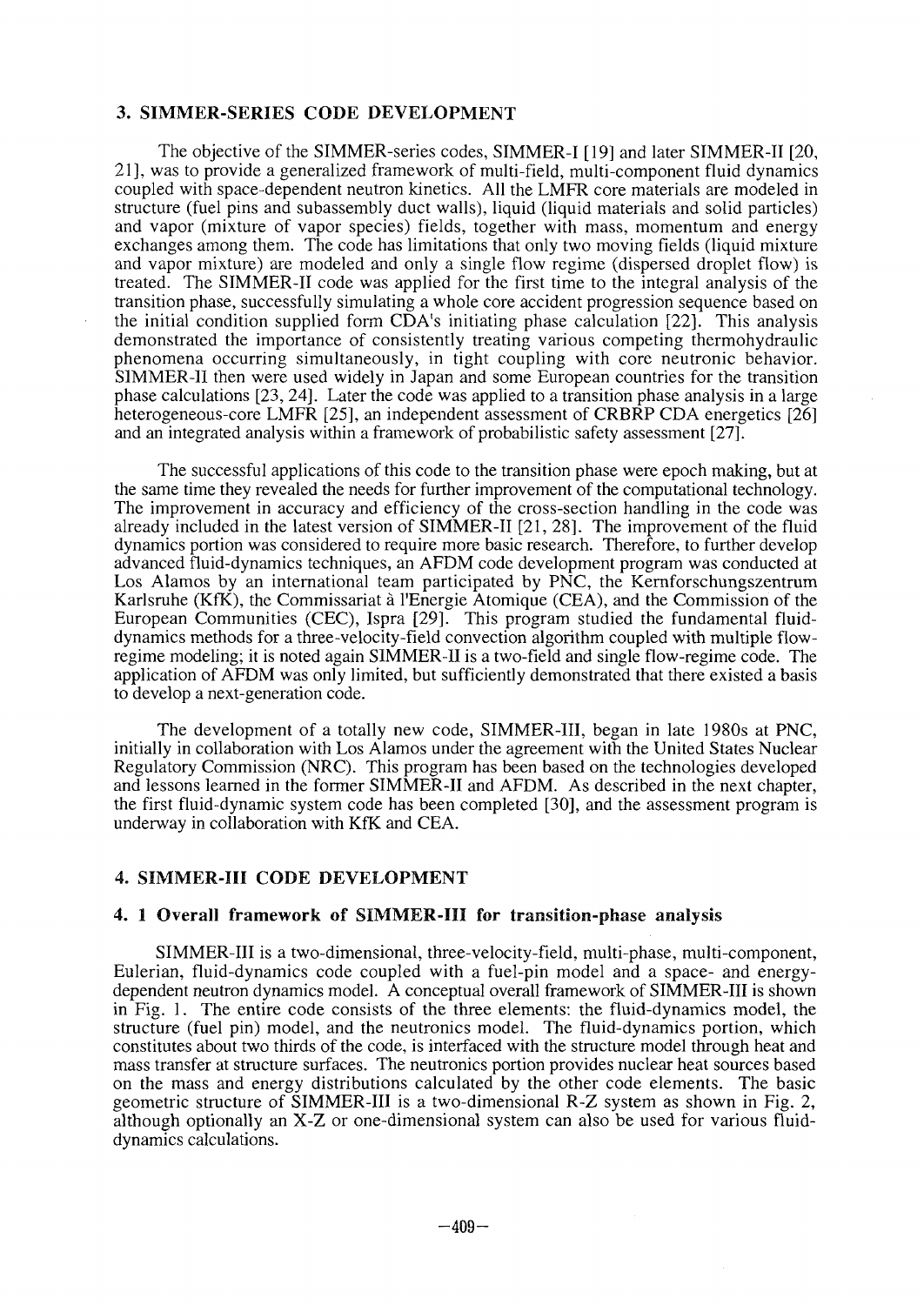

**Fig. 1. SIMMER-III overall structure.**



**Fig. 2. SIMMER-III mesh-cell geometry.**

## **4. 2 Fluid-dynamics models and methods**

## **(1) Fluid-dynamics algorithm**

The two-velocity-field code, SIMMER-II [21], cannot treat the relative motion of fuel and steel and hence it is not appropriate for analyzing the long-term transition phase in which the fuel/steel separation due to gravity force becomes an important behavior in a molten core pool. In addition, SIMMER-II underestimates the inter-penetration of fuel into a sodium pool. In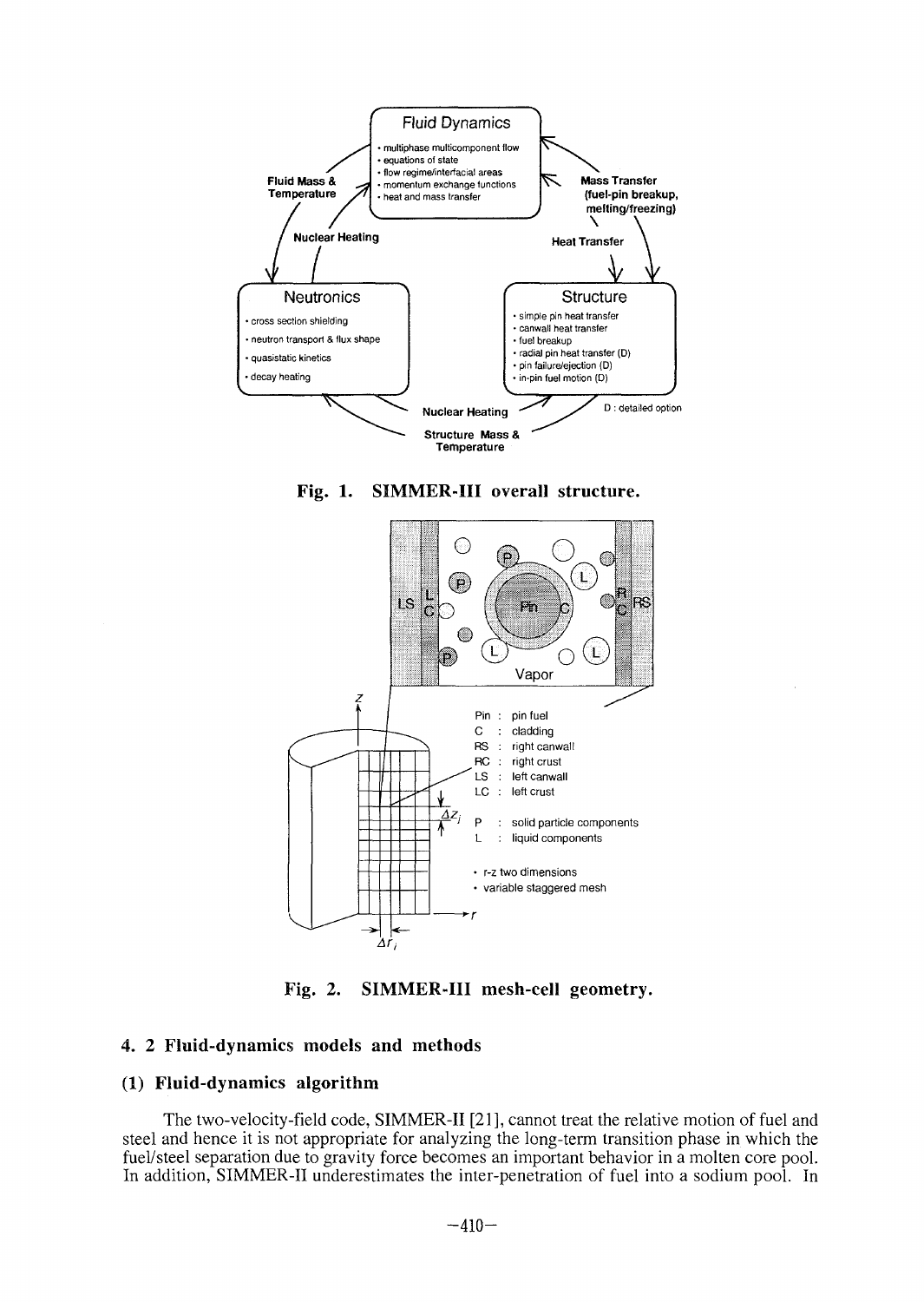SIMMER-III, three velocity fields (two liquids and one vapor) are modeled to simulate these relative motions of different fluid components. The three-velocity-field formulation of fluid convection in SIMMER-III is based on AFDM [29]. Mass and energy conservation equations are solved for 27 density components and 16 energy components, respectively, in order to model complex flow situations during postulated LMFR core disruption. The overall fluiddynamics solution algorithm is based on a time-factorization approach developed for AFDM [29], in which intra-cell interfacial area source terms, heat and mass transfer, and momentum exchange functions are determined separately from inter-cell fluid convection. A semi-implicit procedure is used for the intercell solution. This type of modularized approach is advantageous and flexible enough to allow future exchange of different intra-cell multi-phase models. A more integrated approach is obviously impractical in a complex multi-phase, multi-component framework of SIMMER-III. A higher-order differencing scheme is also implemented to improve the resolution of fluid interfaces by minimizing numerical diffusion.

# (2) **Equation-of-state** (EOS) **model**

An EOS model is required to close and complete the basic fluid-dynamic equations set. Moreover it is crucial from the viewpoints of numerical accuracy and stability, and computing efficiency. Thermodynamically consistent formulation and appropriate treatment of the critical point are required. Stability of vaporization/condensation calculations is also sensitive to EOS consistency and accuracy. Neither SIMMER-II nor AFDM were satisfactory from these aspects. In SIMMER-II, inconsistencies in the simple analytic EOS introduced difficulty in determining vapor temperature at high pressure, resulting in numerical problems. In addition, numerical instability upon single/two phase transition due to EOS inconsistency leads to the nonphysical motion of fluid. To resolve these problems, a use of a tabular EOS model was tried in AFDM, but was not successful due to the combined effects of time-consuming table search/interpolation and the iteration to obtain mechanical equilibrium. Based on the past experiences, therefore, an improved analytic EOS model using the flexible thermodynamic functions is newly developed for SIMMER-III [31], which treats the basic reactor-core materials: mixed-oxide fuel, steel, sodium, control (B4C) and fission gas. These materials are assumed to be immiscible, such that a unique EOS for each material can be defined. Proposed function forms use the polynomial equations for the liquid and solid phases and a modified Redlich-Kwong (MRK) equation for the vapor phase [32]. The latter equation is as simple as the van der Waals equation, but it is much more accurate at high temperature. Temperature and pressure dependent liquid specific volumes are modeled so as to represent single-phase cells appropriately. The EOS functions are fitted using the most up-to-date and reliable data sources available [32, 33, 34]. The present SIMMER-III EOS model has adequate accuracy at high temperature and high pressure and consistently satisfies basic thermodynamic relationships over the wide temperature range from the solid to supercritical state.

### (3) **Flow** regime and **interfacial** area model

In SIMMER-II, only a dispersed droplet flow is modeled. This model overestimates the liquid/vapor inter-phase coupling in a pool with low void fractions. Lack of treatment of channel flows also underestimates the pressure drop along the structures in a core. In addition, SIMMER-II determines the interfacial areas from the instantaneous and local flow conditions in a cell. This tends exaggerate the evolution process of pool boiling. In order to eliminate these problems in SIMMER-II, the interfacial area modeling, successfully attempted in AFDM [35], was extended to the SIMMER-III multi-component system, with more comprehensive representation of flow topologies. To obtain the mass, momentum, and energy transfer terms, binary contact areas must be determined for 42 possible contact interfaces among seven fluid energy components and three structure surfaces (a fuel pin, left can wall and right can wall). Such binary contact areas are determined based on the convectible interfacial areas and a flow regime which describes the geometry of the multi-phase flow. Multiple flow regime treatment is modeled for both the pool flow in which the effect of the structure is negligible and the channel flow which is confined by structure. For the pool flow, bubbly, dispersed and inbetween transition regimes are modeled [36]. The channel flow-regime map is defined for the nine flow regimes modeled as the functions of the vapor volume fraction and the liquid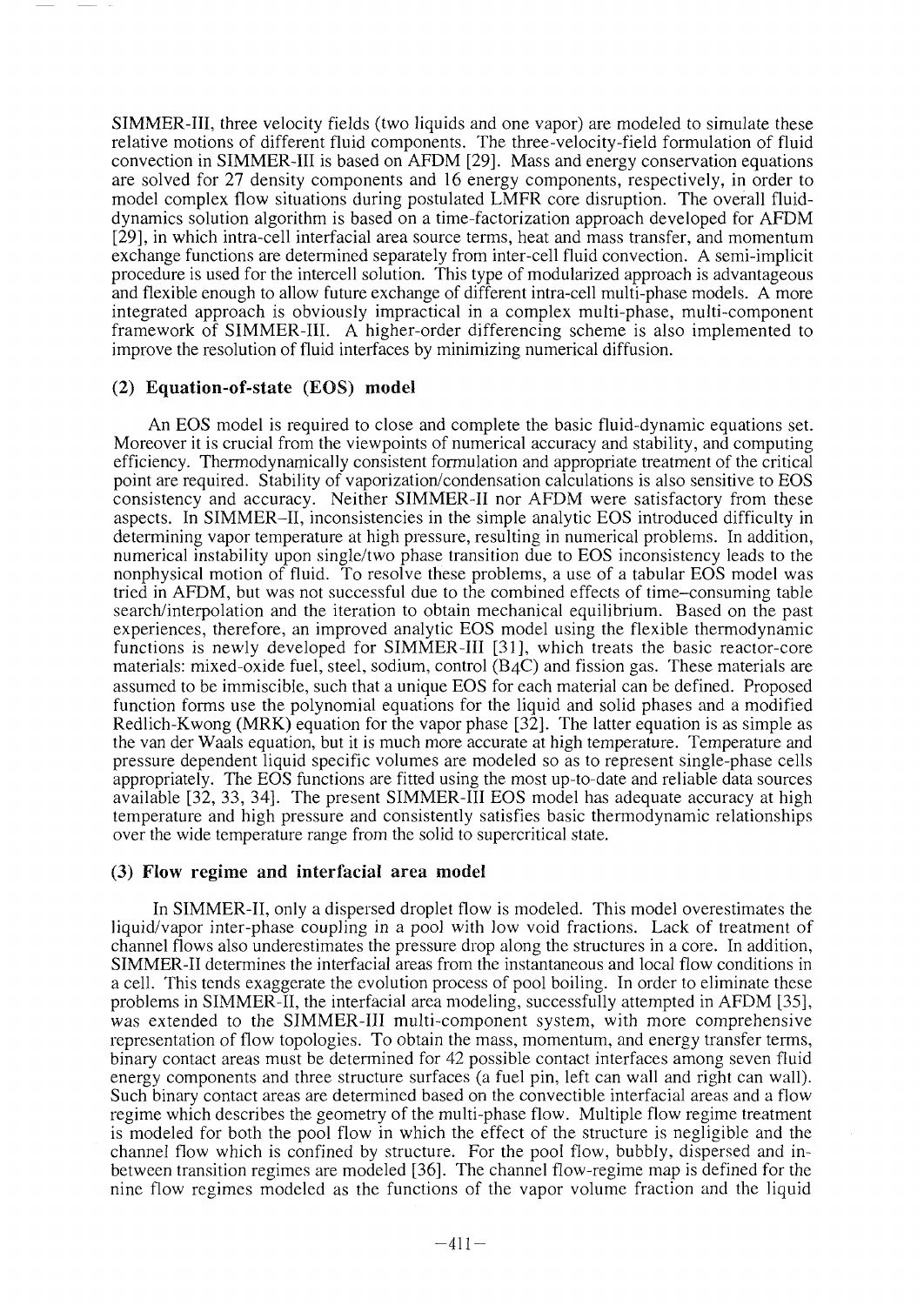entrainment fraction [30]. The latter is related to the inter-phasic velocity difference, taking the flooding condition into account. The multiple flow-regime treatment in SIMMER-III significantly improves the code applicability to reactor and experiment analyses over the previous SIMMER-II. It is also intended to provide a consistent framework of the flow regime map, over the entire range of void fraction, with smooth and stable transition of the flow regime. This is done by dividing a mesh cell volume locally into the bubbly and dispersed regions as described in Ref. [36]. Momentum constitutive relationships suitable for each flow topology are based on available engineering correlations.

The interfacial area convection model improves the flexibility of SIMMER-III by tracing transport and history of interfaces, and thereby better represents physical phenomena. Ishii [37] proposed a convection equation for the interfacial areas per unit volume in a general form. The problem in implementing Ishii's formulation into an Eulerian code such as SIMMER-III is the difficulty of determining the real velocity of an interface. Therefore, we made a compromise that a convectible interfacial area is defined as a surface area of an energy component and is convected with the same velocity. The total of nine interfacial areas associated to moving energy components are presently convected. A special treatment is modeled to avoid abrupt changes in such situations that the area convection occurs into a cell having a different void fraction. This is done by modeling additional diffusion terms between the bubbly and dispersed regions [36]. The changes of interfacial areas due to hydrodynamic breakup, flashing, turbulence-driven breakup, coalescence, and production of droplets or bubbles are treated as "source terms" in the interfacial area convection equation.

#### **(4) Heat-transfer coefficients model**

In SIMMER-III, heat-transfer coefficients must be determined for all the 42 binary contact interfaces. In general the definition of the coefficients corresponds to the heat transfer driven by the difference between the bulk and interface temperatures. The coefficients for solid particles and droplets are simply based on heat conduction. The convective heat transfer in continuous fluids is formulated by Nusselt number empirical correlations. Under severe accident conditions, radiative heat transfer may become important when the high-temperature fuel has difficulty in transferring its heat by other processes, i.e., in a film boiling situation or in the dispersed flow regime. Hence the formulation of film-boiling heat transfer was developed based on sodium and water data [38]. The radiative heat-transfer model is being attempted with some acceptable simplifications based on the phenomenological considerations.

#### **(5) Heat- and mass-transfer model**

After the interfacial areas and heat-transfer coefficients are obtained, the conservation equations without convection are solved for intra-cell heat and mass transfer in two steps. The first step is the phase transition processes occurring at interfaces, described by a nonequilibrium heat-transfer-limited model. This is a non-equilibrium process because the bulk temperature does not necessarily satisfy the phase-transition condition when the mass transfer occurs at the interface. The second step of mass and energy transfer is through an equilibrium process occurring when the bulk temperature satisfies the phase-transition condition. At 42 possible interfaces, all the important non-equilibrium mass-transfer processes are modeled, including 30 vaporization/condensation (V/C) paths and 20 melting/freezing (M/F) paths. It is noted that in the V/C transfers condensation processes of fuel or steel vapor on other colder liquids are included to avoid the SIMMER-II/AFDM problem of nonphysical presence of subcooled vapor. The M/F transfers include the crust formation on a can wall that can furnish thermal resistance and steel ablation and particle formation that model fluid quenching and bulk freezing. In addition, 8 equilibrium M/F transfers are performed to eliminate subcooled liquids or metastable solids in consequence of heat transfer and nuclear heating. The mass-transfer processes actually modeled are selected in consideration of their importance in and effects on the transition-phase behaviors.

In the non-equilibrium V/C model, the mass-transfer rates are determined from net energy gain or loss at an interface divided by the effective latent heat, which is defined as the difference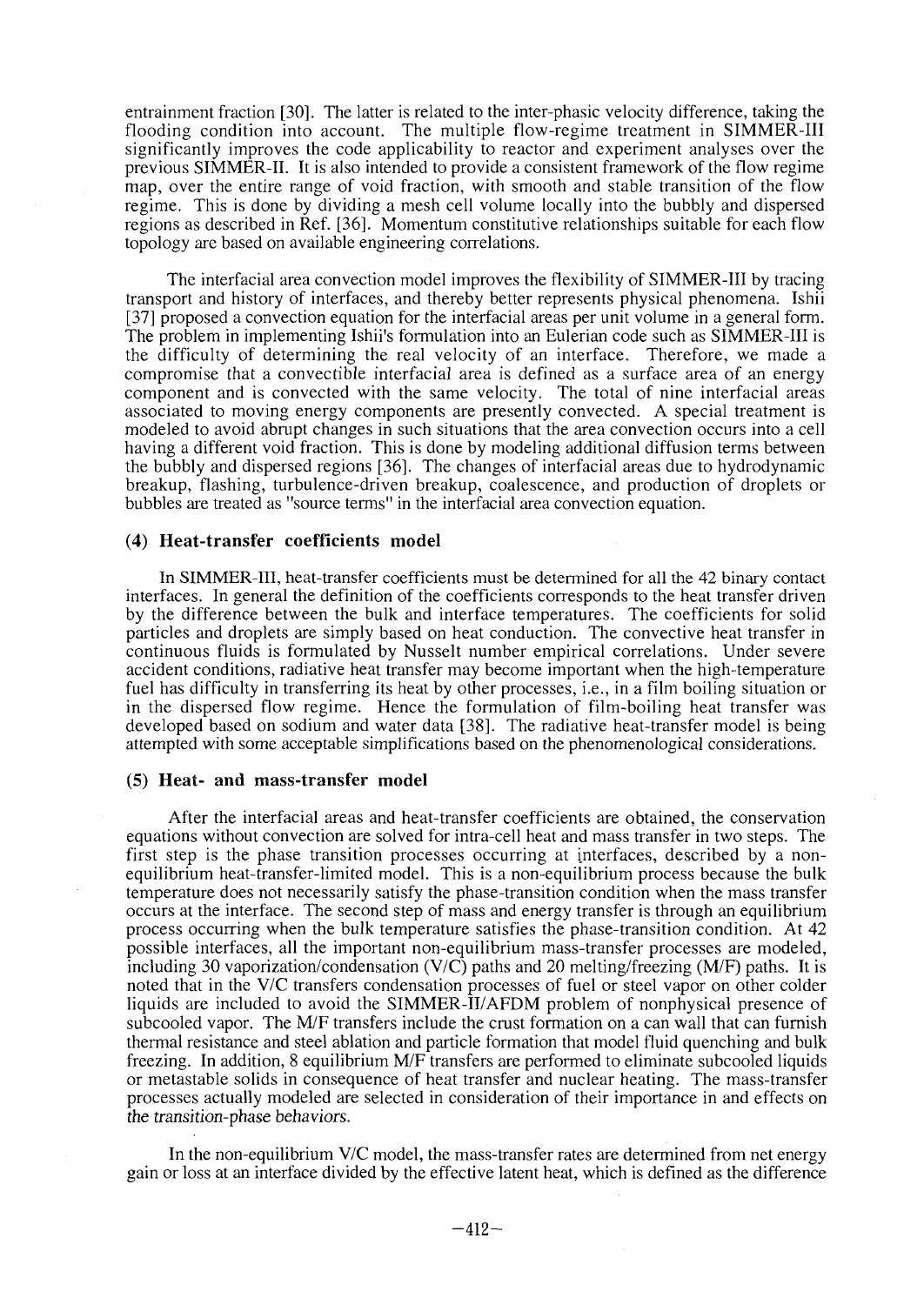between the interfacial enthalpy and the bulk enthalpy. The net interfacial energy loss/gain is determined by summing the heat flows from/to the interface into/from the respective bulk material. The interfacial energy loss means that condensation must occur to conserve energy, while the interfacial energy gain means that the energy is going into vaporization. The energyand mass-conservation equations coupled with EOSs are then solved iteratively using the masstransfer rates obtained. In the solution procedure based on a multivariate Newton-Raphson method, five sensitive variables, three condensable vapor densities, coolant energy and vapor temperature, are updated implicitly, whereas the remaining less sensitive variables are updated explicitly following the convergence of the iteration. The single-phase V/C calculations are performed using the same procedure as two-phase cells except for the energy transfer between liquids. At a liquid/liquid interface, such as fuel/sodium contact in a two-phase cell, the vaporization can occur, and in this case the interface temperature is defined as the saturation temperature of a vaporizing material. In a single-phase cell, however, the interface temperature of the liquid/liquid contact is determined independent of the vapor state. Therefore, no vaporization is allowed in a single-phase cell due to the energy transfer between the liquids. Instead, phase transition occurs only when the liquid temperature increases sufficiently to cause vaporization at a liquid/vapor interface.

The M/F calculation is based on the two modes: a non-equilibrium and an equilibrium processes. The former is similar to the V/C processes; however all the variables are updated explicitly except for the coolant energy, which is identified as sensitive. After calculating the heat and mass transfer resulting from non-equilibrium processes and structure heat transfer, the equilibrium M/F rates are determined by comparing the updated component energy with its liquidus energy for freezing or its solidus energy for melting.

### **4. 3 Structure and neutronics models**

#### **(1) Fuel-pin and can-wall model**

In SIMMER-III, the fuel-pin and can wall model represents the stationary structure in the core as well as their time-dependent disintegration behaviors. The standard fuel-pin model is rather simple with a pellet interior modeled by a single temperature node and with its breakup modeled only by a thermal (melt fraction) criterion. However the separated treatment of a pellet surface node provides better thermal coupling with the fluid. Because of relatively large thermal inertia of the pellet interior, the fuel-pin heat-transfer calculation is performed with time steps larger than the fluid-dynamics steps. This simplified model is considered to be sufficient for simulating the fuel-pin behavior in a voided channel typical in the transition phase, but obviously further sophistication is desired for simulating transient overpower situations. For this reason, the development of an optional detailed model is in progress, which may include the calculations of: fuel-pin radial heat transfer, molten cavity growth and pressurization, fuelpin failure prediction, fuel/fission gas ejection from the cavity, intra-pin fuel motion, plenum fission-gas blowdown.

Unlike SIMMER-II, the can wall model treats separated left and right can walls assumed to be located at the mesh cell boundaries for improved simulation of a core melt-out behavior during the transition phase. The presence of the can wall at a cell boundary eliminates radial fluid convection. Frozen crust fuel can attaches on a can wall when the heat- and mass-transfer model predicts this. Inter-cell heat transfer also is calculated when one of the two can walls at a cell boundary is missing.

#### **(2) Neutronics model**

The neutronics model is based on the previous SIMMER-II because the model is judged to be sufficiently advanced to be coupled with SIMMER-III. The space dependence of neutron flux is modeled by an  $S_n$  transport theory and the dynamics is treated by an improved quasistatic method. Coupling with the fluid-dynamics portion is carefully designed, because the neutronic state of an LMFR core during CDAs is determined primarily from time-dependent mass and energy distribution of the core materials. It is because of this time dependence that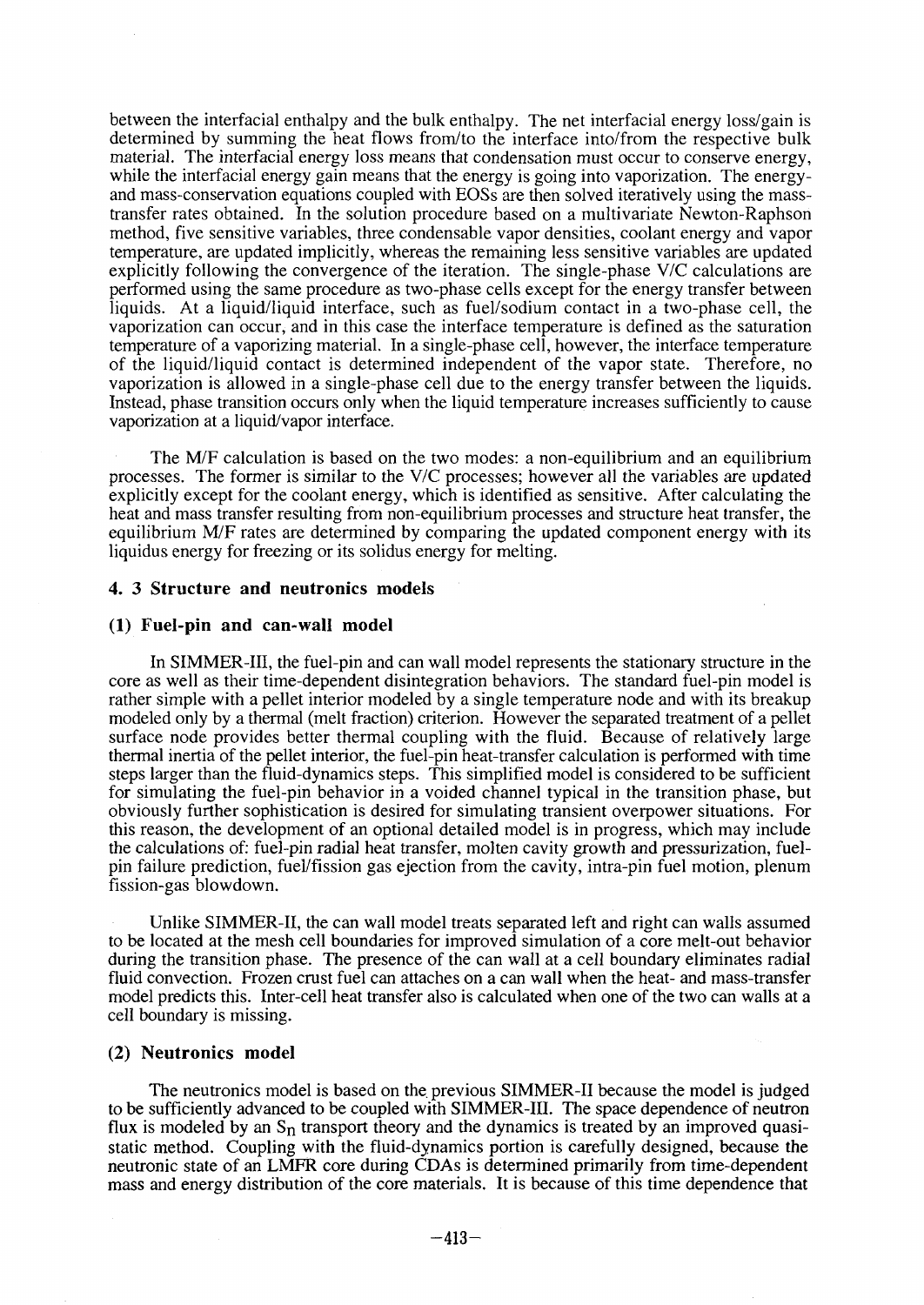the calculations of shielded macroscopic cross sections are also performed in the code. An additional feature included in SIMMER-III is a simple decay heating model, which provide a consistent treatment with the SAS-series accident initiating-phase analysis code [39].

# **5. IMPROVEMENT IN TRANSITION PHASE EVALUATION**

In the previous chapter, the models and methods of SIMMER-III are briefly described with emphasis on recent advances in multi-phase multi-component fluid dynamics technologies. Although the first fluid-dynamic system code has been successfully completed and the assessment program is underway, results relating to the transient-phase assessment have not been available yet. However, we can discuss that advanced technologies implemented into SIMMER-III will significantly improve the reliability and accuracy in the transition phase analyses in future LMFRs. The main expected features of the advanced model for the transition-phase analysis are summarized as follows:

- 1. The three-velocity-field fluid-dynamics model allows us to adequately simulate relative fluid motions, such as fuel/steel separation in a molten core pool and inter-penetration of fuel into sodium. The semi-implicit solution procedure coupled with the timefactorization approach improves the numerical stability of fluid-dynamics algorithm. The implementation of the high-order differencing scheme reasonably improves the resolution of fluid interfaces.
- 2. The improved analytic EOS model has adequate accuracy at high temperature and high pressure and consistently satisfies basic thermodynamic relationships over the wide temperature range without deterioration of the computing efficiency. This model eliminates numerical difficulties in vaporization/condensation calculations and the numerical instability upon single/two phase transition.
- 3. The code applicability to reactor and experimental analyses is significantly improved by the multiple flow-regime treatment, such as bubbly flow for a pool flow with low void fractions and a channel flow confined by structure. The interfacial area convection model provides smooth and stable transition between flow regimes over the entire void fraction range. The source term treatment in the interfacial area convection equation better represents the physical phenomena relevant to the change of interfacial areas. For example, the transient boilup and the resultant sloshing of a fuel/steel mixture pool may be reasonably simulated by modeling source terms, such as flashing of steel droplets, with an equilibrium value and a time constant. Thus an energetic recriticality event induced by sloshing of the whole core pool, which was formerly exaggerated, can be suitably mitigated.
- 4. If fuel-coolant interactions are involved in a transient-phase calculation, the current heattransfer coefficient model, appropriately including the film-boiling mode, can better represent the phenomena.
- 5. The mass-transfer processes are modeled in consideration of their importance in and effects on the transition-phase behaviors. In the non-equilibrium phase transitions, condensation processes of fuel or steel vapor on other colder liquids are included. This avoids the problem of nonphysical presence of subcooled vapor.
- 6. The simplified pin model may sufficiently simulate the fuel-pin behavior in voided subassemblies typical in the transient phase. A detailed pin model is also being attempted to better connect from the initiating of CDAs in a physically consistent way.
- 7. The can walls with refrozen crust fuel attached on them are distinguished between left and right cell boundaries. This improves the simulation of a core melt-out behavior during the transient phase.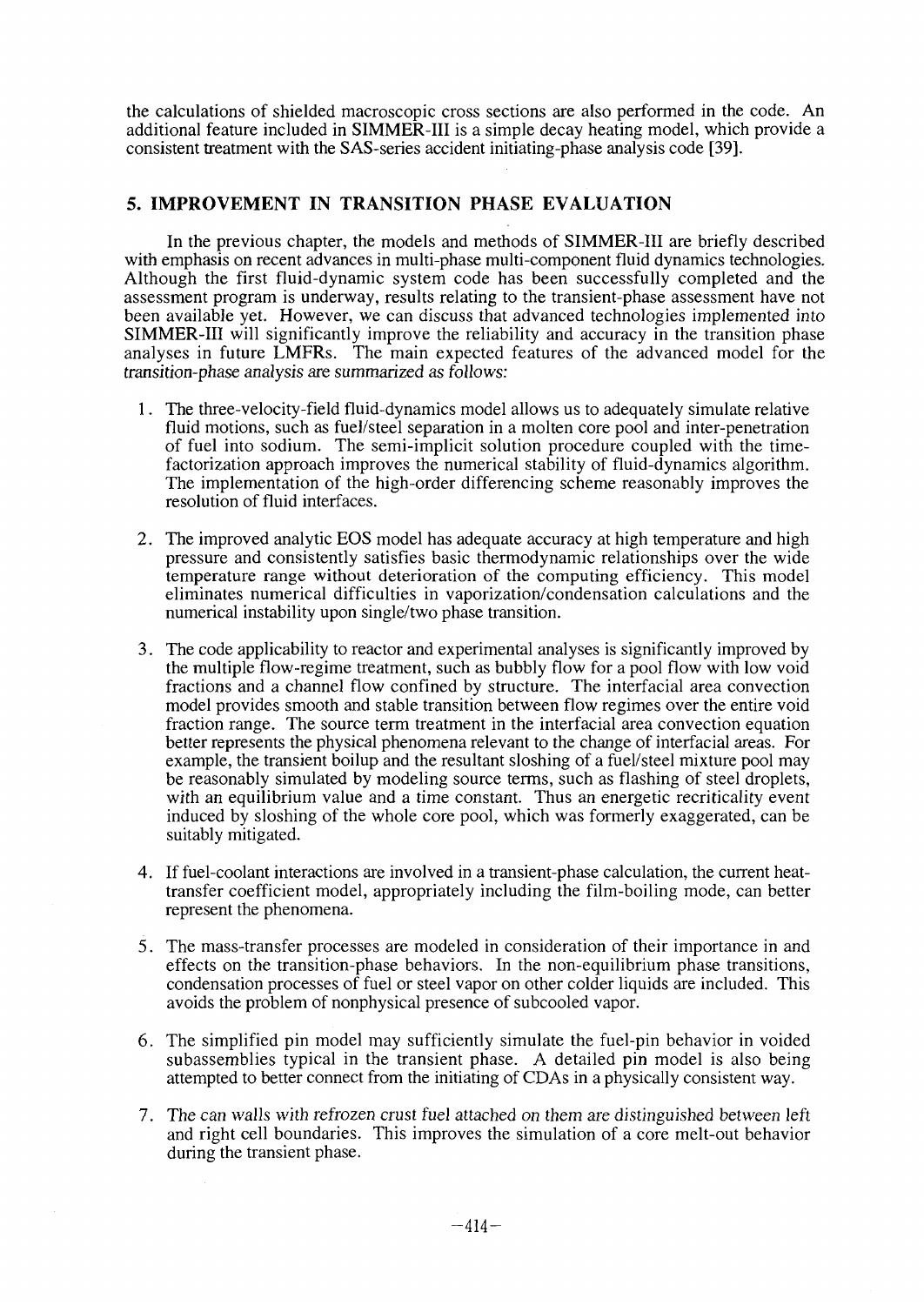# **6. CONCLUSIONS**

The transient phase of CDAs was formerly treated as a "black box," because of limited experimental data relevant to key phenomena involved and lack of integral computational tools. Snapshots of postulated recriticality modes were analyzed to conservatively bound the transient phase energetics. Significant advances have been made in computational technology incorporated in SIMMER-series codes to directory simulate coupled thermohydraulic and neutronic behaviors during the transition phase. The development of the SIMMER-III code has successfully reached the milestone that integrated code application can be initiated. Major physical models have been completed and they have been integrated into a fluid-dynamics code system. The full version of the code, which couples the neutronics model, will be completed within a few years. An extensive code validation and improvement program is underway in cooperation with KfK and CEA. It is believed that the mechanistic assessment of the transient phase is possible using advanced computational technologies developed thus far. The future research along this line including further up-grading SIMMER features, such as adding a threedimensional capability, is expected to significantly improve the reliability of LMFR safety analyses.

#### ACKNOWLEDGMENT

The development of computational technologies in this area was mainly led by researchers at national laboratories in the United States at least until mid-1980s. The authors are grateful especially to W. R. Bohl of the Los Alamos National Laboratory for his inevitable contribution to forming the basis of SIMMER-III. The authors would also like to express our gratitude to Drs. L. L. Smith, C. R. Bell, L. B. Luck, F. R. Parker and other staff of the Los Alamos National Laboratory for their pioneering effort to develop the SIMMER-II code, and to Nuclear Regulatory Commission for their leadership and promotion of international cooperation. The efforts are also acknowledged of many contributors to the AFDM project from Los Alamos, PNC, KfK, CEA and CEC.

#### REFERENCES

- 1. H. A. Bcthc and J. H. Tait, "An Estimate of the Order of Magnitude of the Explosion When the Core of Fast Reactor Collapses," *UKAEA report,* RHM (56)/113 (1956).
- 2. A. E. Walter and A. B. Reynolds, "Fast Breeder Reactors," *Pergamon Press* (1981).
- 3. J. F. Jackson, et al., "Trends in LMFBR Hypothetical-Accident Analysis," *Proc. Fast Reactor Safety Mtg.,* Beverly Hills, California, April, 1974.
- 4. M. G. Stevenson, et al., "Current Status and Experimental Basis of the SAS LMFBR Accident Analysis Code," *Proc. Fast Reactor Safety Mtg.,* Beverly Hills, California, April 1974.
- 5. R. W. Ostensen, et al., "The Transition Phase in LMFBR Hypothetical Accidents," *Int. Mfg. on Fast Reactor Safety and Related Physics,* Chicago, Illinois, October 1976.
- 6. H. K. Fauske, "Assessment of Accident Energetics in LMFBR Core-Disruptive Accidents," *Nucl. Eng. Design,* 42, 19(1977).
- 7. D. Majumdar and J. J. Pyun, "A Review of the Transition Phase of Core-Disruptive Accidents in LMFBRs," *Brookhaven National Laboratory report,* BNL-NUREG-21797 (1976).
- 8. D. C. Williams, et al., "LMFBR Accident Delineation Study Phase I Final Report," *Sandia National Laboratories report,* NUREG/CR-1507, SAND 80-1267 (1980).
- 9. W. Maschek, "A Brief Review of Transition Phase Technology," *Kernforschungszentrum Karlsruhe report,* KfK 3330 (1982).
- 10. G. A. Green, et al., "Assessment of Thermal Hydraulic Technology of the Transition Phase of a Core-Disruptive Accident in an LMFBR," *Brookhaven National Laboratory report,* BNL-NUREG-51621 (1982).
- 11. J. F. Jackson and R. B. Nicholson, "VENUS-II: An LMFBR Disassembly Program," *Argonne National Laboratory report,* ANL-7951 (1972).
- 12. P. Schmuck, et al., "KADIS-Ein Computerprogramme zur Analyse der Kcrn-zerlegungsphase bei hypothetischen Stoerfaellen in Shnellen Natriumgekuehlten Brutreaktoren," *Kernforschungszentrum Karlsruhe report,* KfK 2497 (1977).